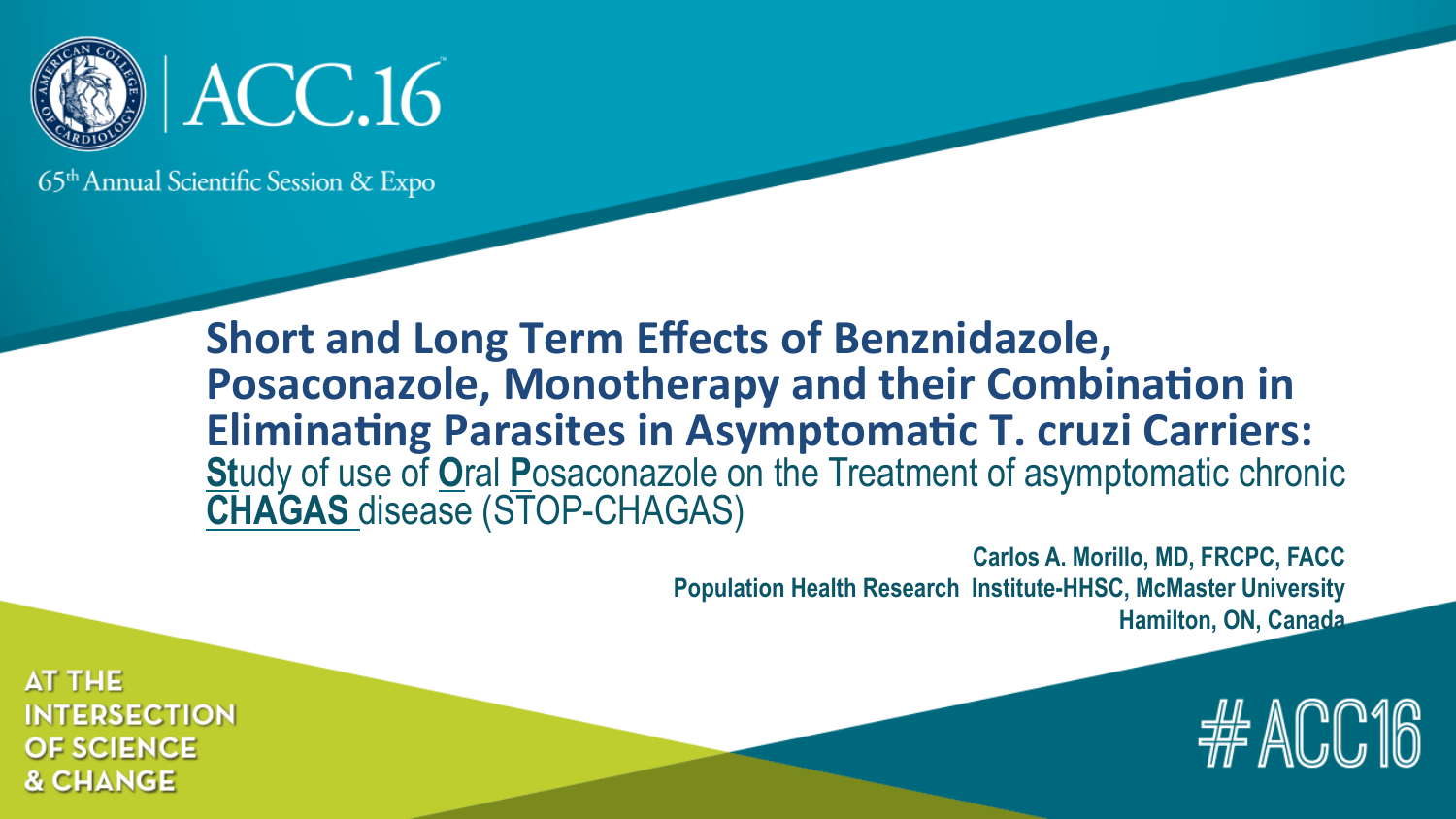

#### 65<sup>th</sup> Annual Scientific Session & Expo

#### **Short and Long Term Effects of Benznidazole, Posaconazole, Monotherapy and their Combination in Eliminating Parasites in Asymptomatic T. cruzi Carriers:**

#### **St**udy of use of **O**ral **P**osaconazole on the Treatment of asymptomatic chronic **CHAGAS**  disease (STOP-CHAGAS)

Carlos A. Morillo, Hetty Waskin, Sergio Sosa-Estani, Maria del Carmen Bangher, Carlos Cuneo, Rodolfo Milesi, Marcelo Mallagray, Werner Apt, Juan Beloscar, Joaquim Gascon, Israel Molina, Luis E. Echeverria, Hugo Colombo, Jose Antonio Perez-Molina, Fernando Wyss, Brandi Meeks, Laura Bonilla, Peggy Gao, Bo Wei, Michael McCarthy, MD, and Salim Yusuf, on behalf of the STOP-CHAGAS Investigators

**AT THE INTERSECTION OF SCIENCE & CHANGE** 

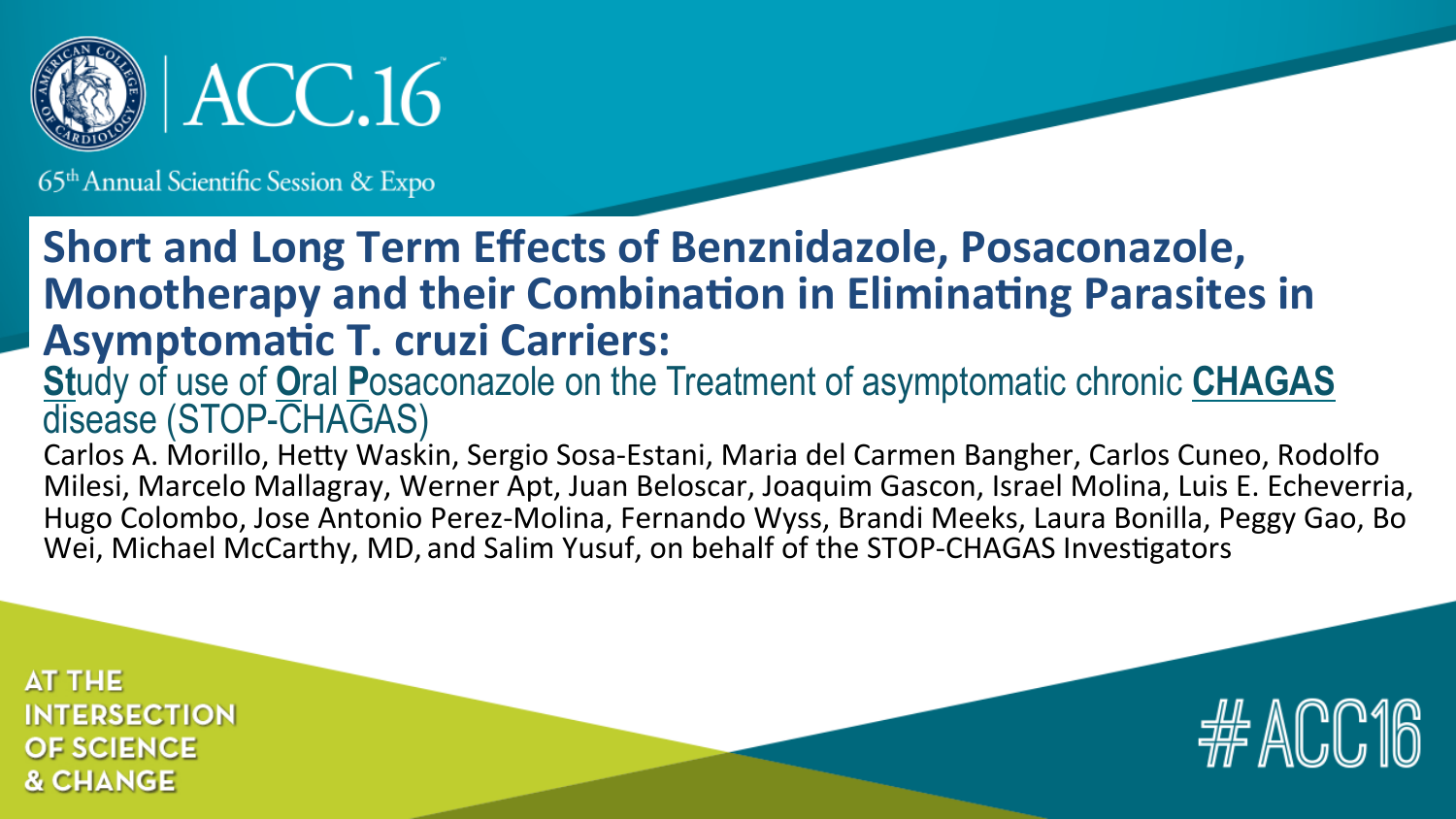## **Disclosures**

- STOP-CHAGAS was funded by Merck Sharpe & Dohme
- Study conducted and data base managed and analyzed by the Population Health Research Institute-HHSC, McMaster University, Hamilton, ON, Canada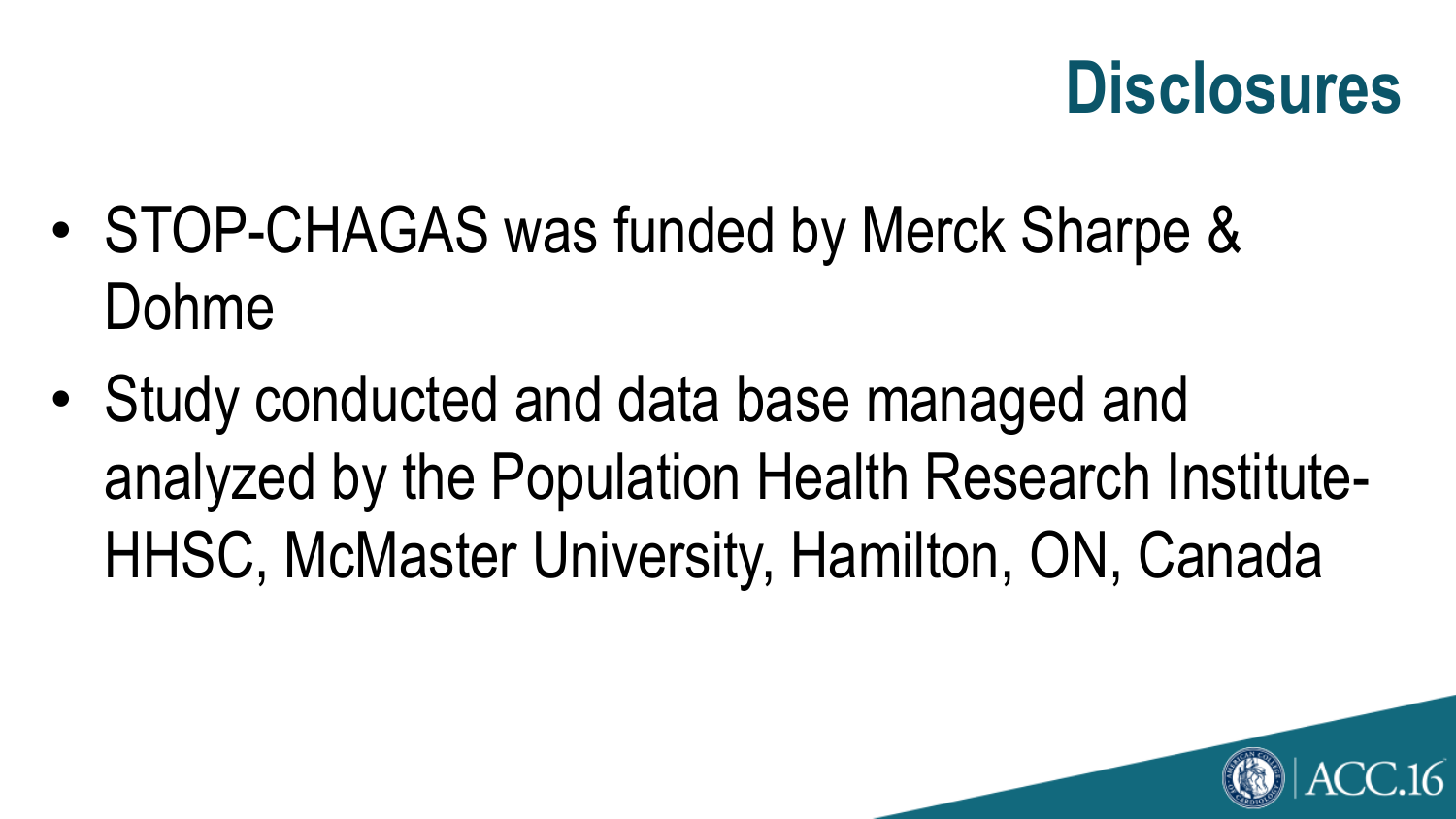## **Rationale**

- Chagas disease is due to infection with *T. cruzi* and is among the largest tropical disease burden in the western hemisphere.
- Between 5.7 to 9.4 million people are chronically infected with T. cruzi and the vast majority are in the indeterminate form of the disease (i.e. no evidence of cardiac involvement).
- 17 million Latin American immigrants in 2007, 340,000 of whom were potentially infected by T. cruzi, and approximately 65,000 may develop symptomatic CD, in the U.S.A.

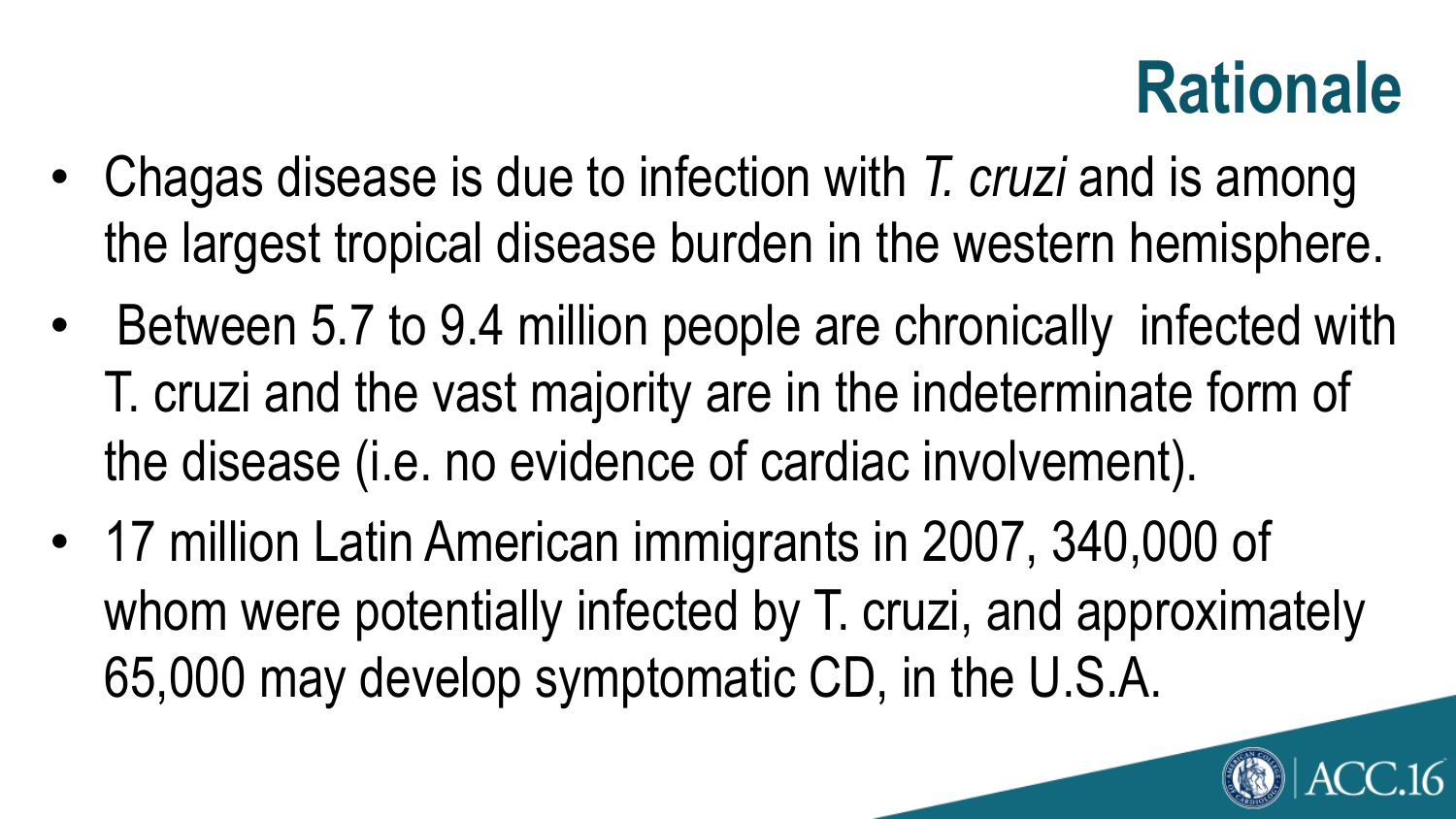## **Rationale**

- Available treatment include Benznidazole (BNZ) & Nifurtimox but cure rates in chronically infected subjects in the indeterminate stage range between 10-50%.
- Etiologic treatment in T. cruzi infected adults over the age of 18 years remains controversial.
- Posaconazole (POS) has demonstrated experimental and clinical trypanocidal activity. However, a recent trial demonstrated high rates of treatment failure with POS monotherapy.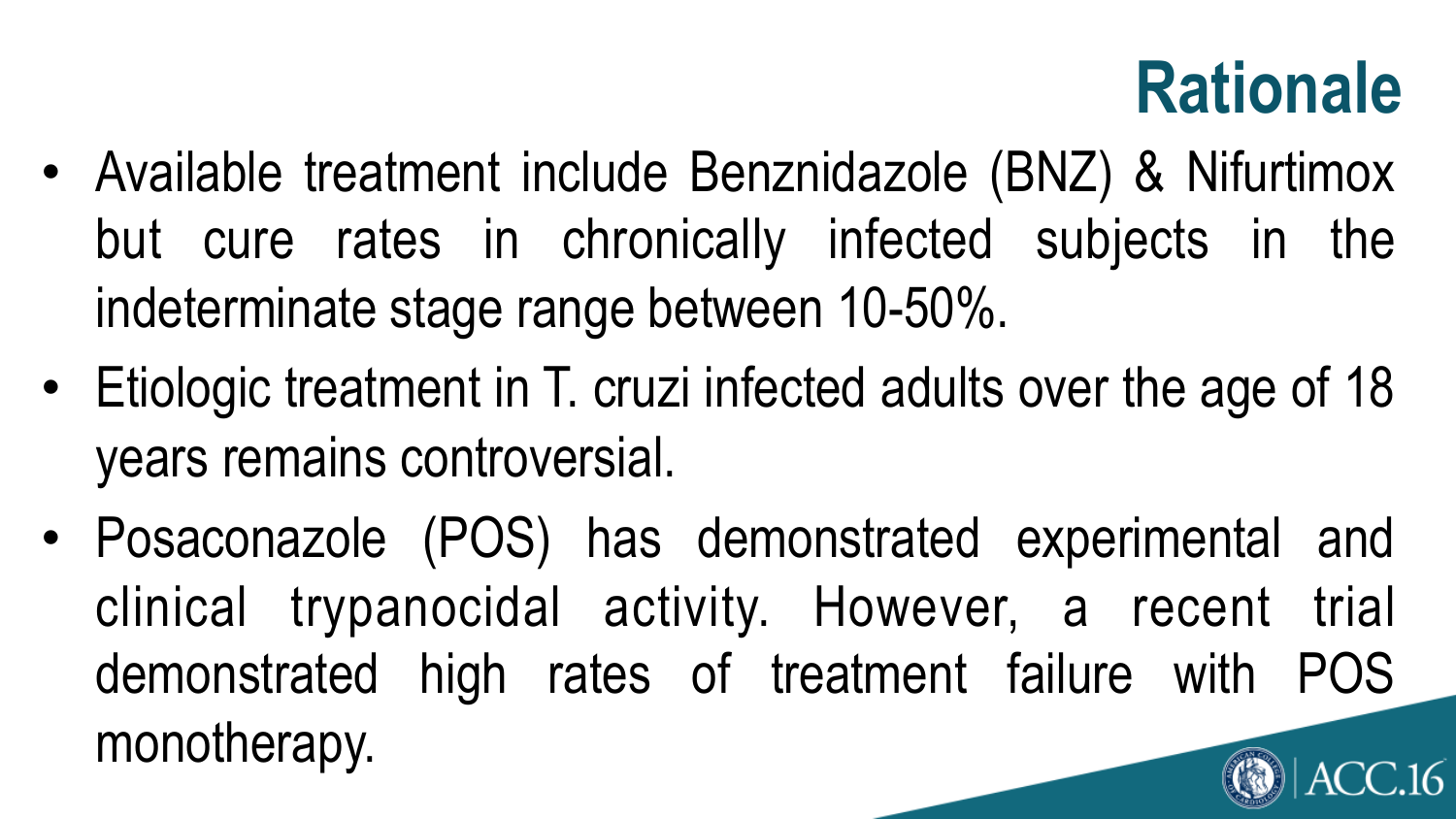## **Objectives**

- To evaluate the efficacy of POS compared to Placebo and either BNZ monotherapy or combined with POS as determined by the proportion of negative real time polymerase chain reaction (RT-PCR) after 180 days.
- To evaluate the efficacy and safety of POS vs. Placebo or BNZ, and BNZ+POS at 30, 60, 90, 180 and 360 days.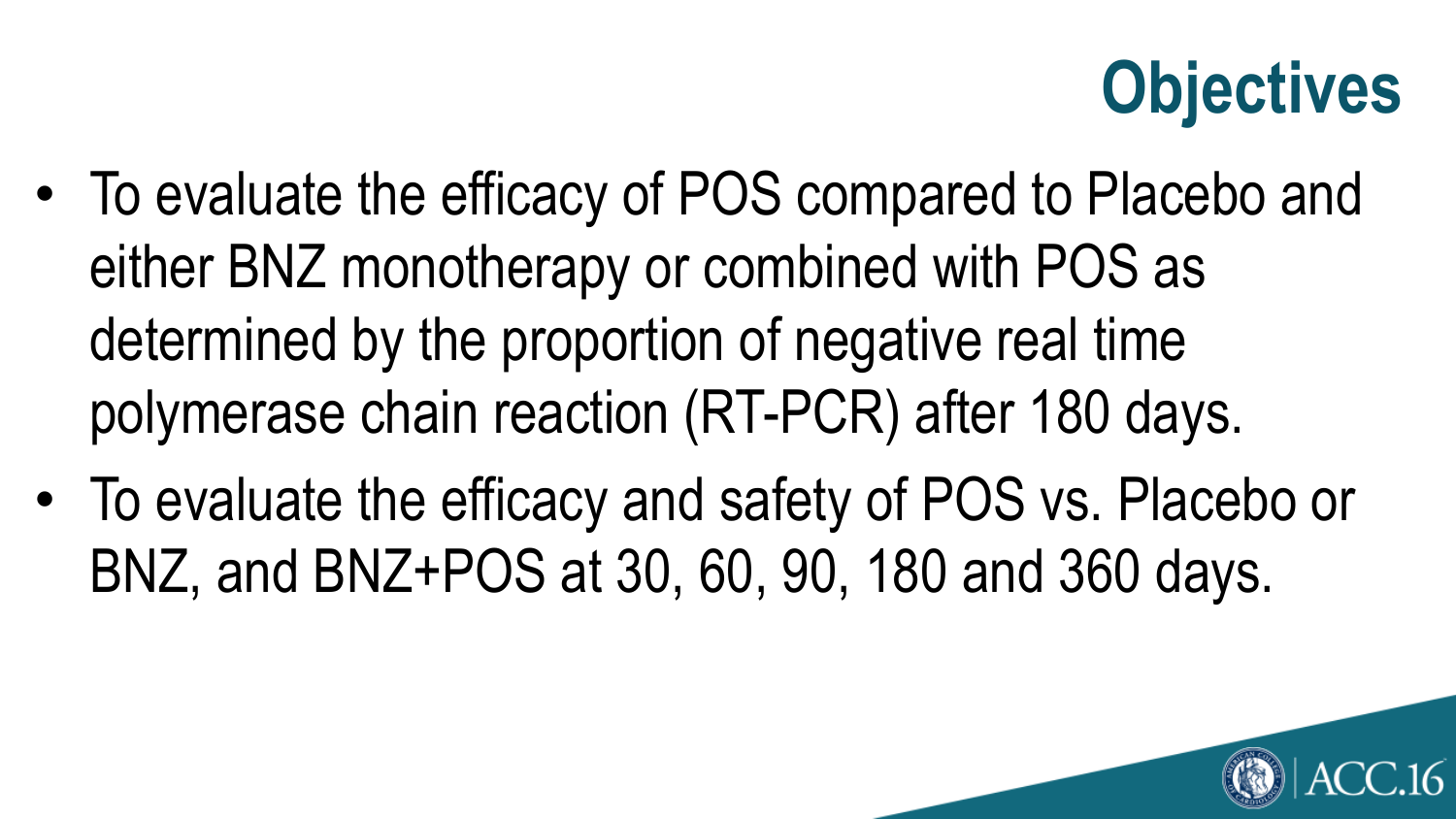### **Study Design**



**Primary Outcome:** proportion with a successful response (conversion RT-PCR) for POS vs placebo and each active arm of either monotherapy or combined therapy of BNZ or POS in reducing parasitemia by determining treatment response as measured by RT- PCR at day 180.

**Secondary Outcomes:** proportion with a successful response (conversion RT-PCR) for POS vs placebo and each active arm of either monotherapy or combined therapy of BNZ or POS in reducing T. cruzi DNA detection by determining treatment response as measured by RT- PCR at 360 days. Safety monotherapy & combination therapy.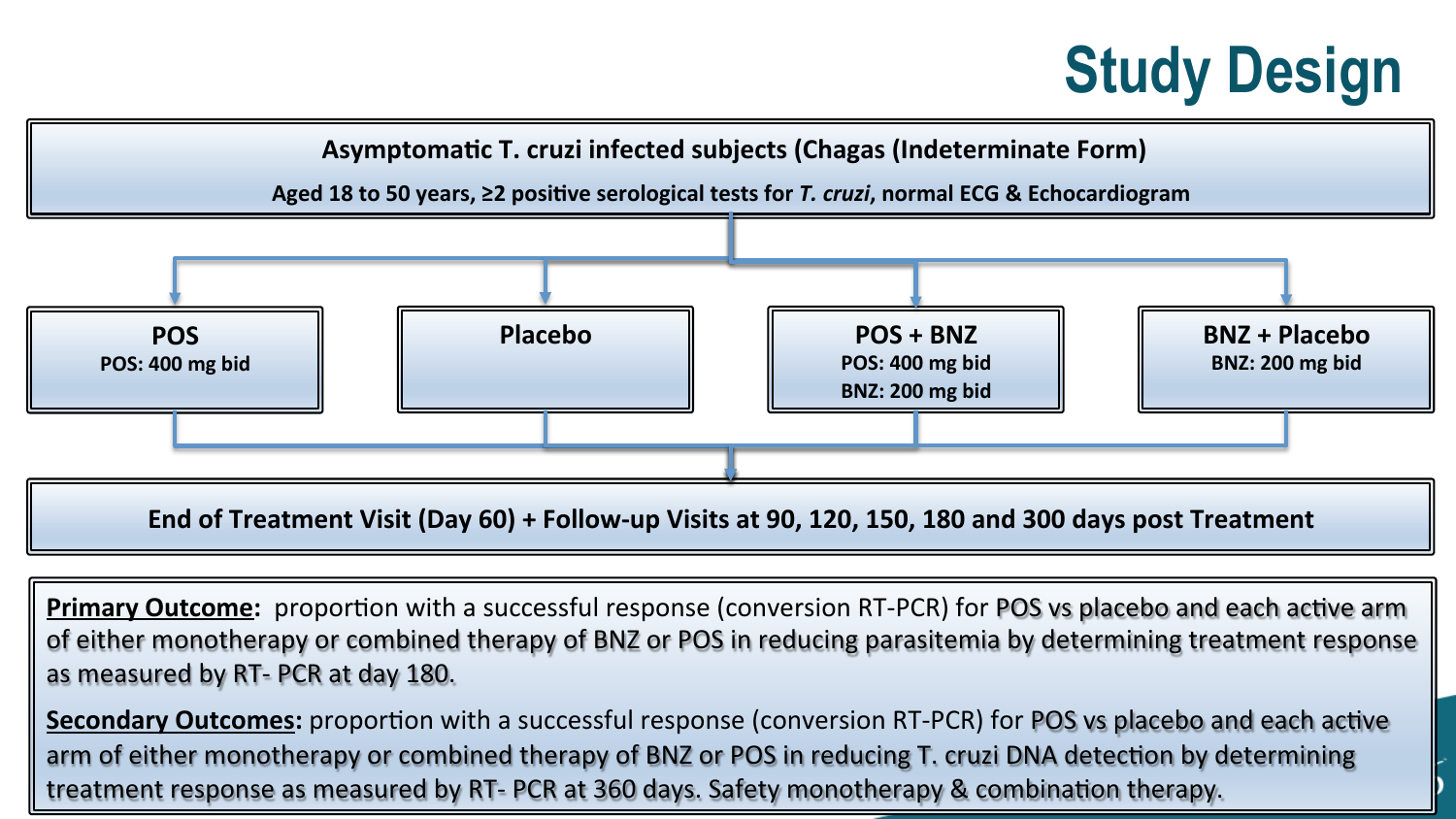## **Study Procedures**

- 60 day treatment period with follow-up to Day 360
- Adverse events, ECG, liver function tests during treatment period
- Blood samples for RT-PCR to detect *T. Cruzi* DNA & 30, 60, 90, 120, 150,180, & 360 days
- Blood samples for POS pharmacokintetics

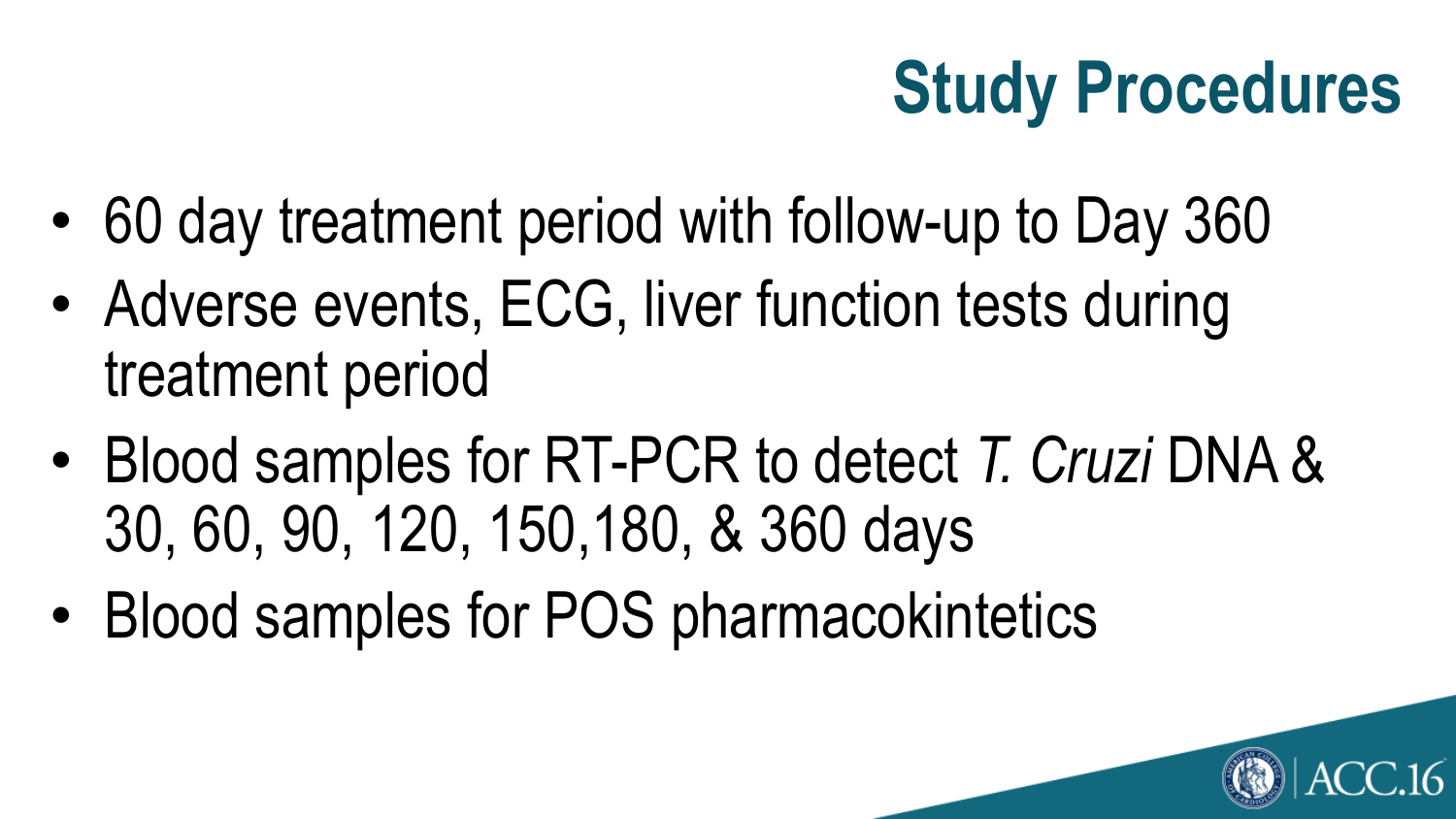## **Study Treatments**

| 1: POS         | Posaconazole 400 mg (10 mL) BID                          |
|----------------|----------------------------------------------------------|
| 2:PLA          | Posaconazole-placebo 10 mL BID                           |
| $3: BNZ + POS$ | Benznidazole 200 mg BID + Posaconazole 400 mg BID        |
| $4: BNZ + PLA$ | Benznidazole 200 mg BID + Posaconazole-placebo 10 mL BID |

A randomized, active- and placebo-controlled, POS single-blind but BNZ open-label study of a single dose level of POS given either as monotherapy or in combination with BNZ, in subjects with a diagnosis of asymptomatic chronic Chagas disease.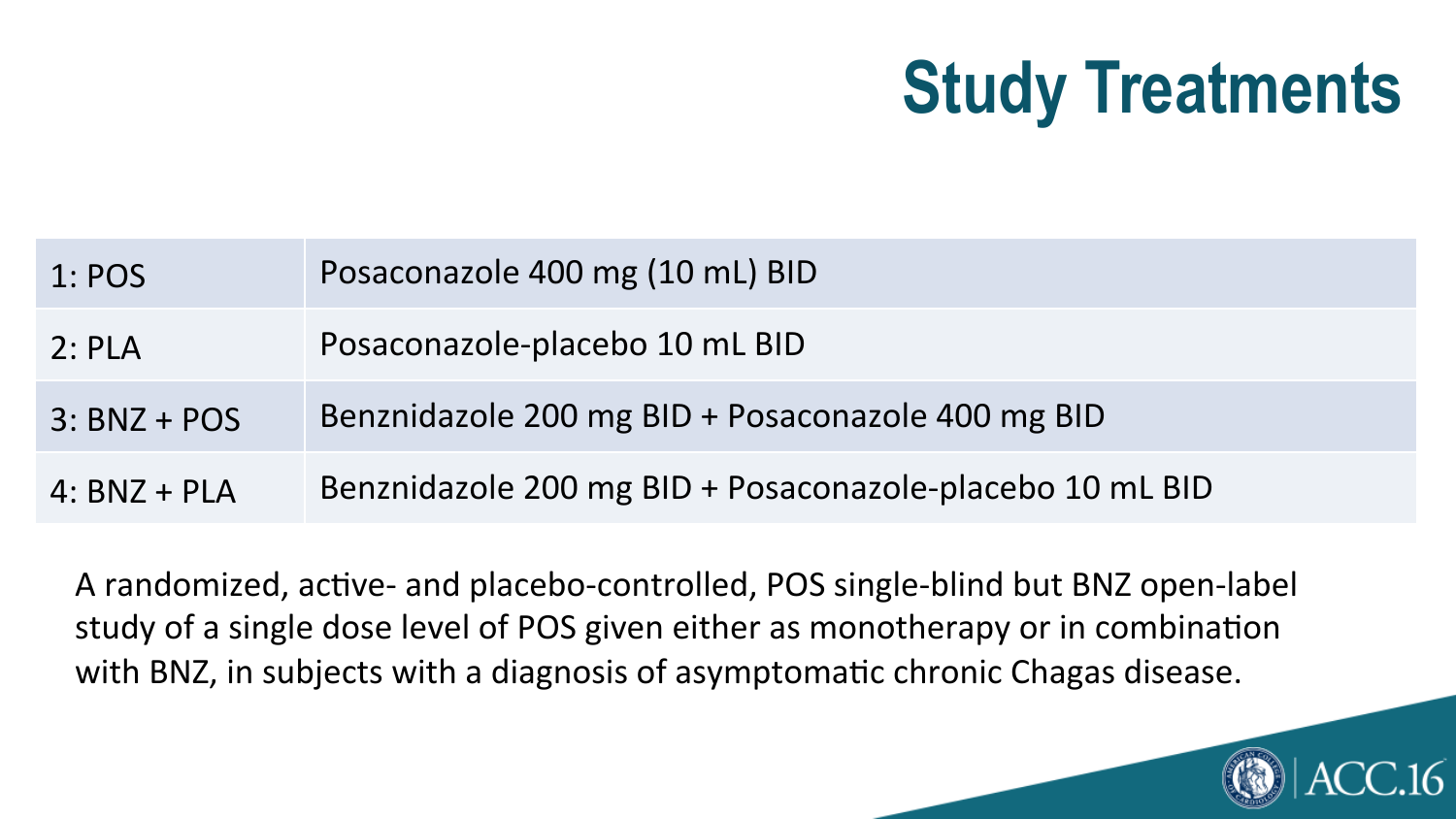

## **Recruitment**

**6 Countries 19 Centres**

**393 Screened 120 Randomized between 2011-2013** 

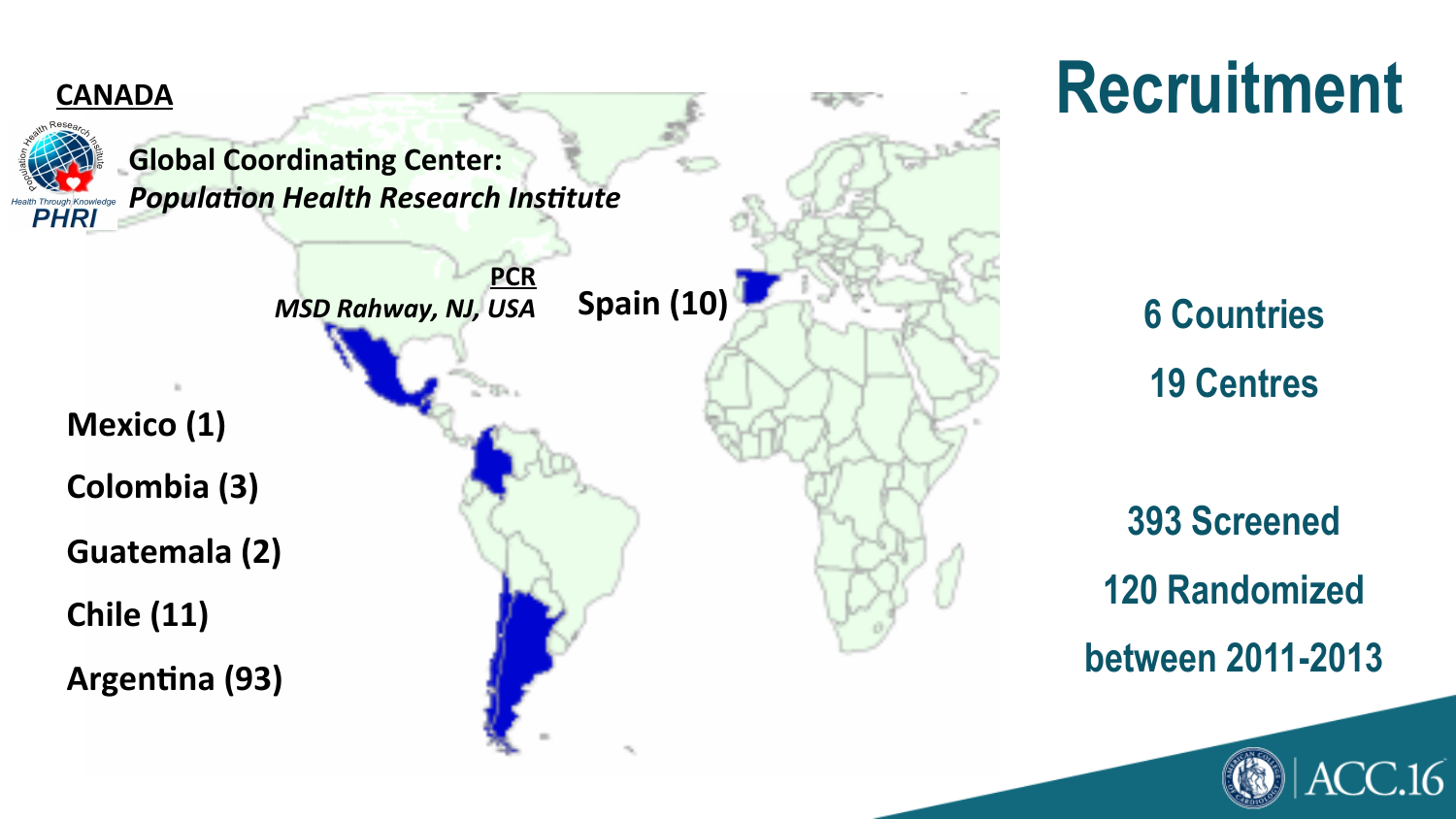## **Baseline Characteristics**

16

| <b>Characteristic</b>   | <b>Posaconazole</b><br>$N = 30$ | <b>Benznidazole</b><br>$N = 30$ | <b>POS + BNZ</b><br>$N = 30$ | <b>Placebo</b><br>$N = 30$ | <b>P Value</b> |
|-------------------------|---------------------------------|---------------------------------|------------------------------|----------------------------|----------------|
|                         |                                 |                                 |                              |                            |                |
| Gender (male %)         | 50%                             | 43.3%                           | 53.3%                        | 76.7%                      | 0.0524         |
| <b>Mean Age (years)</b> | 38.7                            | 38.1                            | 37.6                         | 38.7                       |                |
| <b>BMI</b>              | 28.0                            | 28.5                            | 27.6                         | 27.8                       |                |
| LVEF%                   | 64.6 ±7.0                       | $65.2 \pm 7.2$                  | 63.9±8.7                     | $66.9 \pm 8.3$             | 0.5136         |
| <b>PR Interval ms</b>   | 158.6±22                        | 155.2±21.1                      | 159.8±19.2                   | $161.7 \pm 19.2$           | 0.6617         |
| QTc (Bazzett) ms        | 419.4±19.4                      | 421.1±18.6                      | 420±14.7                     | 412.3±20.7                 | 0.2253         |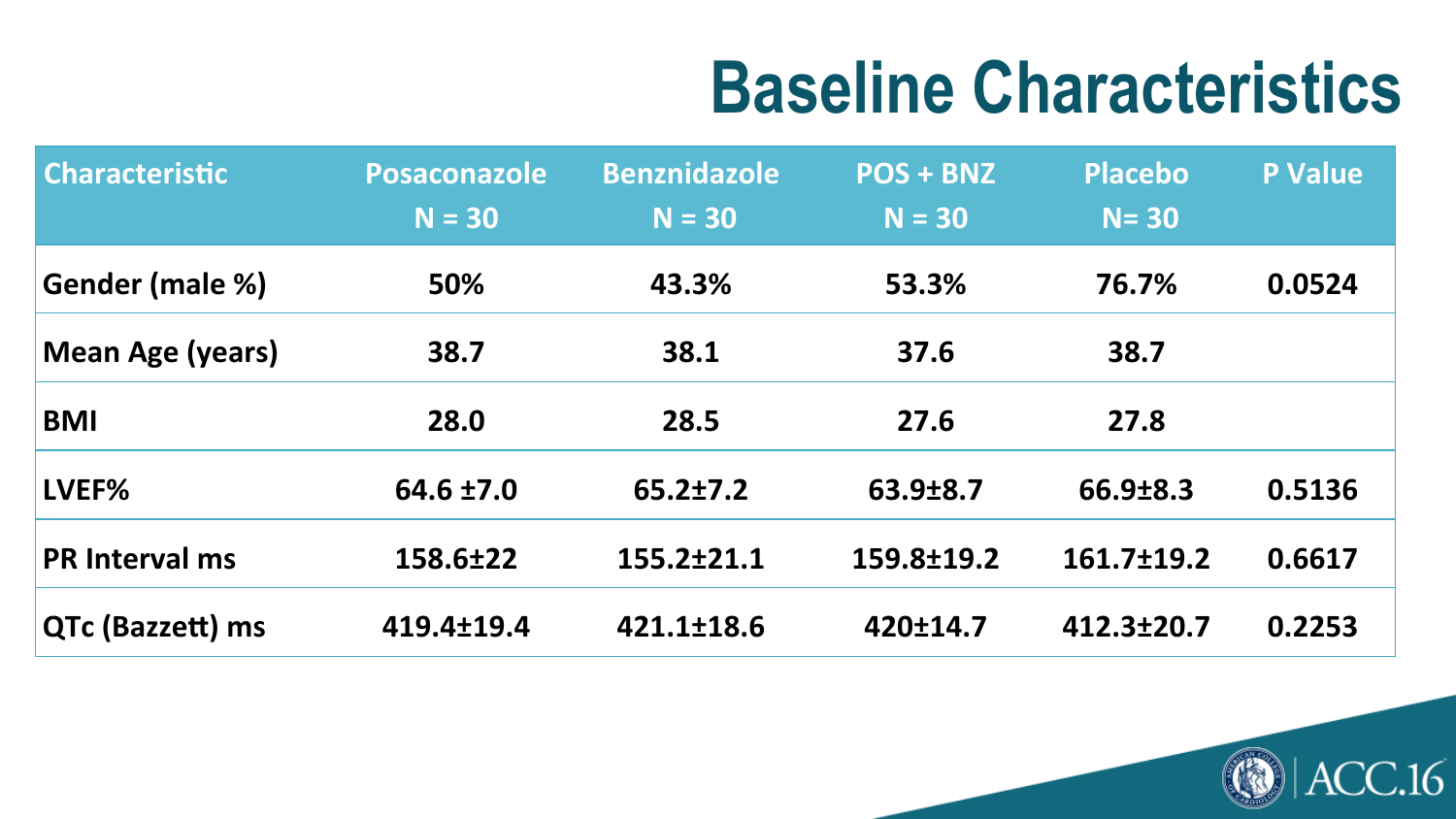# **Primary Outcome**

Intention-to-Treat Analysis Proportion of subjects with persistent negative RT-PCR by day 180

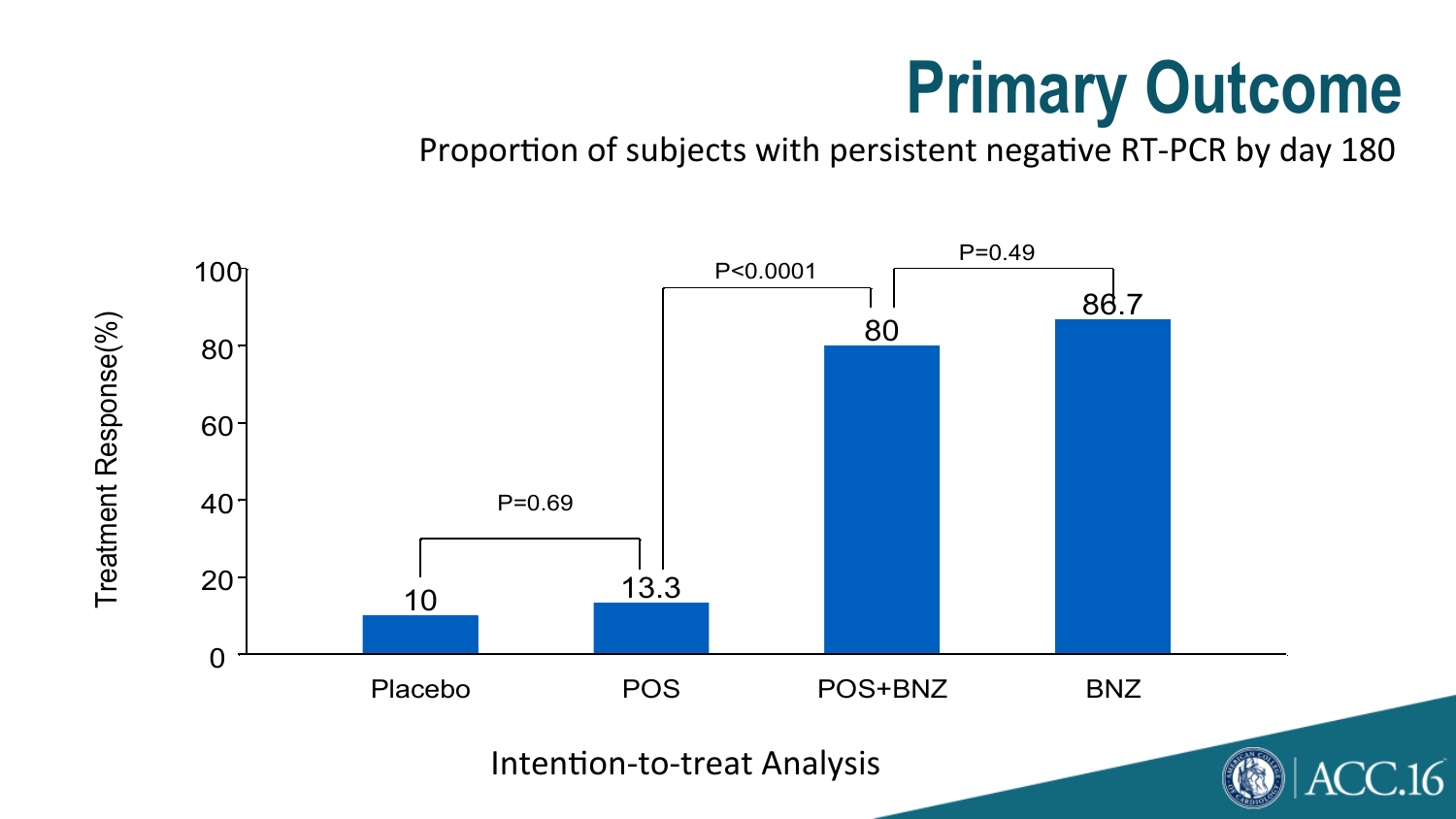# **Primary Outcome**

Proportion of subjects with persistent negative RT-PCR by day 180

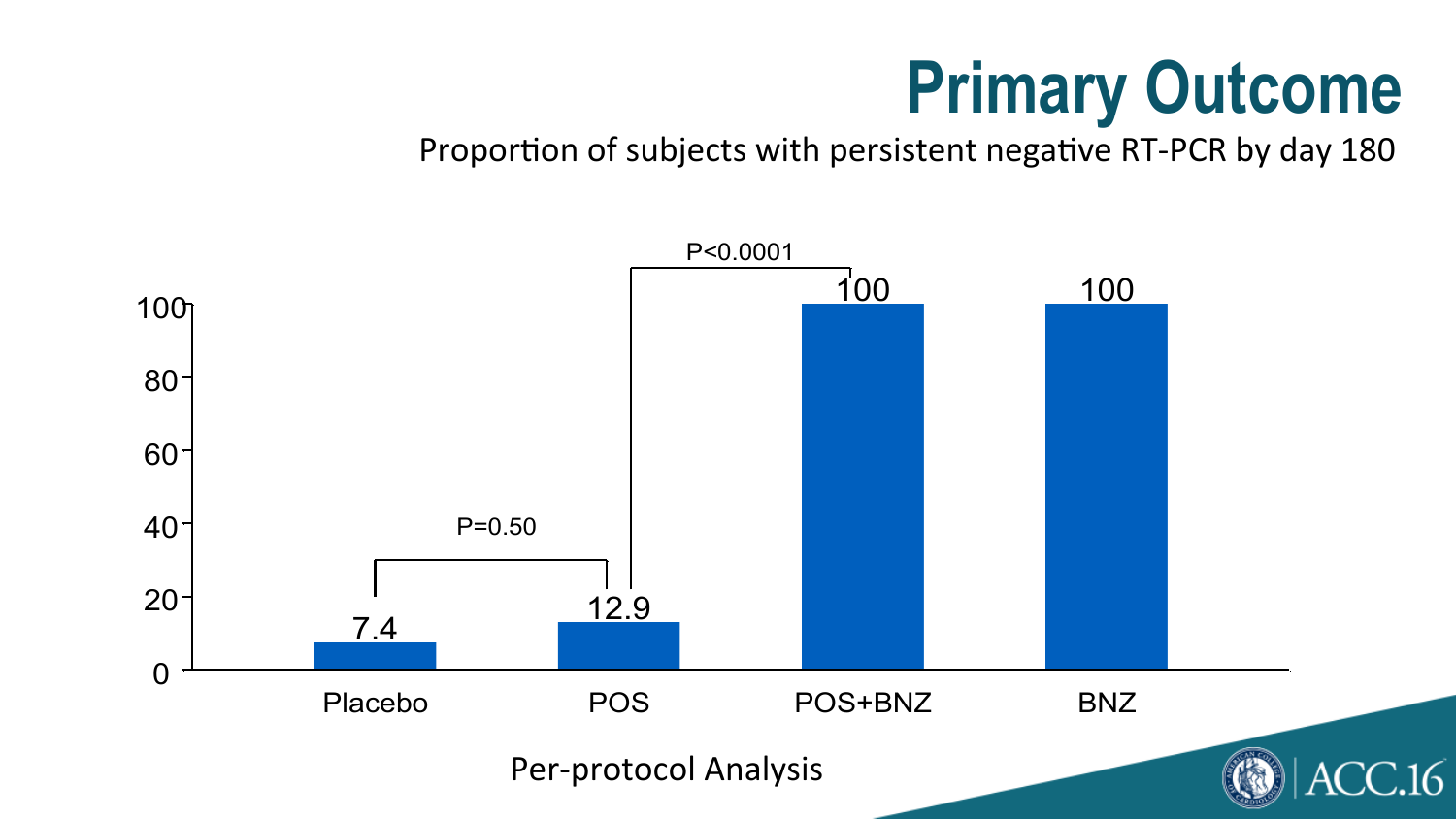## **RT-PCR Treatment response**

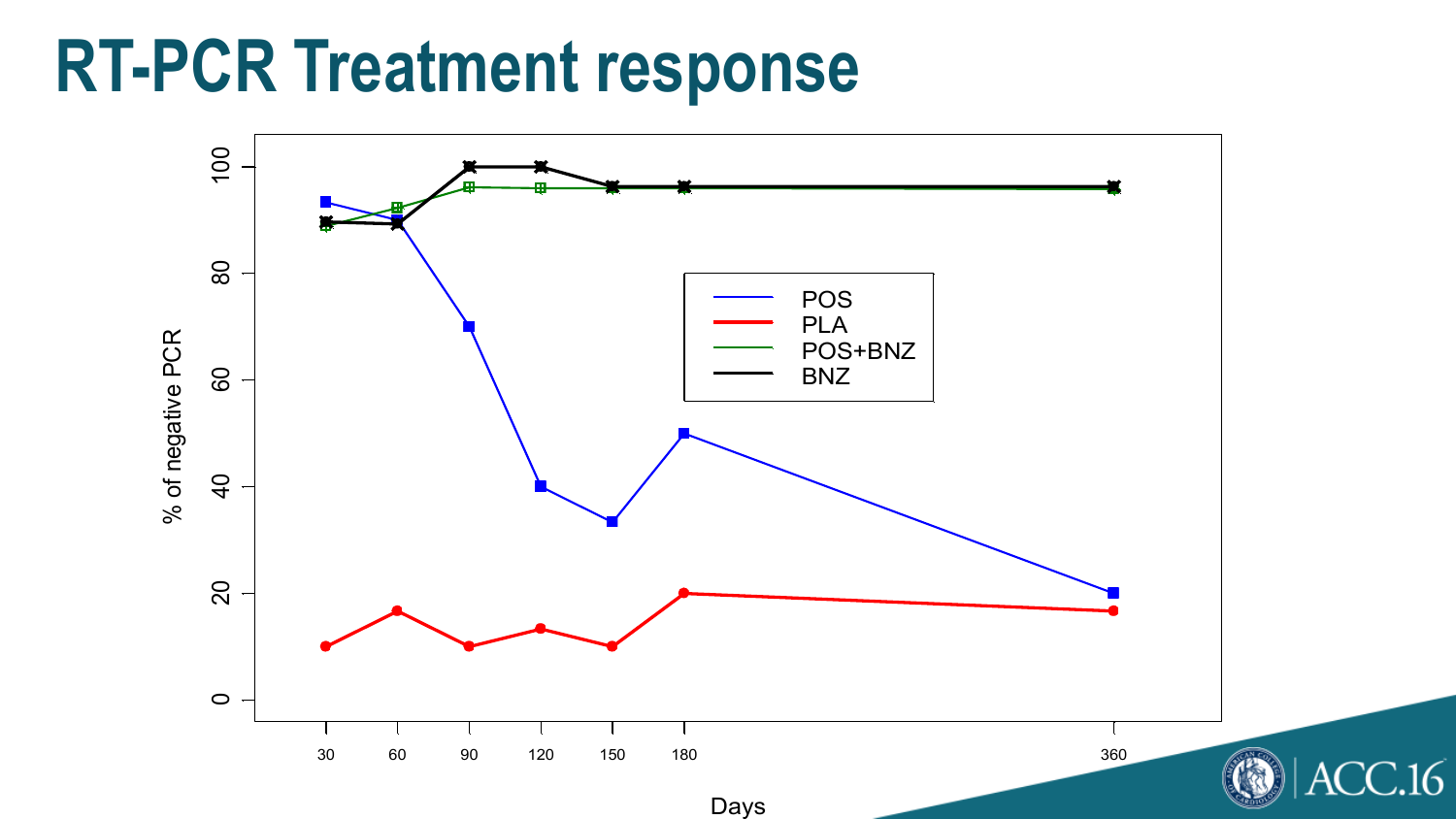# **Safety Outcomes**

|                                             | <b>POS</b><br>N(%) | <b>Placebo</b><br>N(%) | <b>POS+BNZ</b><br>N(%) | <b>BNZ+Pla</b><br>$N(\%)$ | <b>P Value</b> |
|---------------------------------------------|--------------------|------------------------|------------------------|---------------------------|----------------|
| <b>Treated Patients (N)</b>                 | 32                 | 30                     | 28                     | 30                        |                |
| Any adverse event                           | 20(62.5)           | 15 (50.0)              | 22 (78.6)              | 26 (86.7)                 | 0.010          |
| <b>Cutaneous reactions</b>                  | 2(6.3)             | 3(10.0)                | 12 (42.9)              | 18 (60.0)                 | < 0.0001       |
| <b>Gastrointestinal disorders</b>           | 12 (37.5)          | 5(16.7)                | 10(35.7)               | 8(26.7)                   | 0.260          |
| <b>Nervous system disorders</b>             | 4(12.5)            | 3(10.0)                | 9(32.1)                | 10(33.3)                  | 0.042          |
| <b>Randomized Patients (N)</b>              | 30                 | 30                     | 30                     | 30                        |                |
| <b>Permanent discontinuation of POS/PLA</b> | $\mathbf 0$        | 1(3.3)                 | 9(30.0)                | 10(33.3)                  |                |
| <b>Permanent discontinuation of BNZ</b>     |                    | $\blacksquare$         | 9(30.0)                | 10(33.3)                  |                |

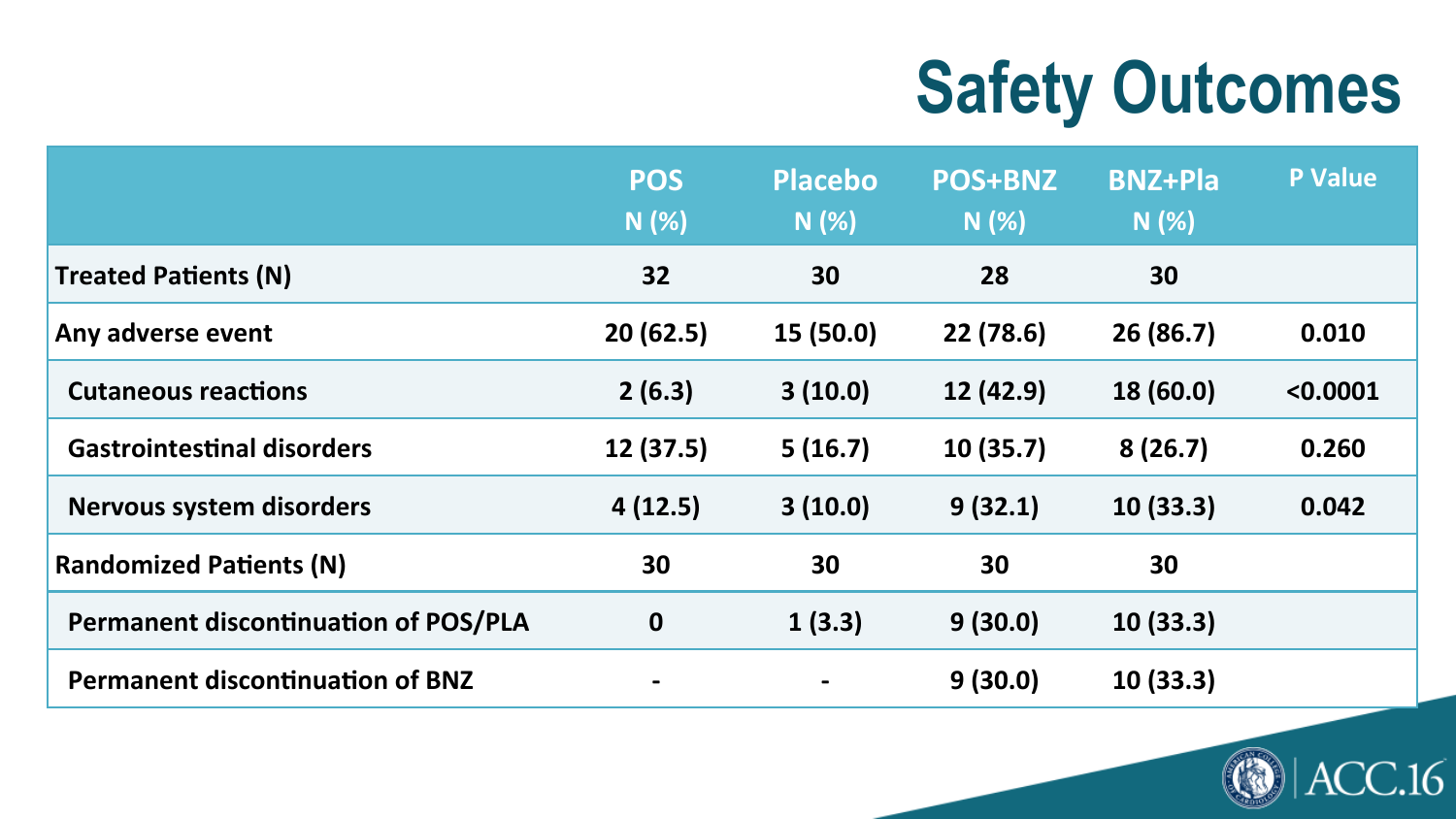## **Conclusions**

- POS demonstrated significant trypanostatic action against T. cruzi infected asymptomatic carries but no sustained trypanocidal effect was demonstrated.
- Monotherapy with Benznidazole is superior to Posaconazole with high RT-PCR (>90%) conversion rates that are sustained at 1 year.
- Combination therapy did not provide any further efficacy or safety advantages compared to Benznidazole monotherapy.
- Benznidazole trypanocidal activity was strong and by 30-days of treatment therapeutic response was > 90% with few treatment failures that were sustained at 1 year.

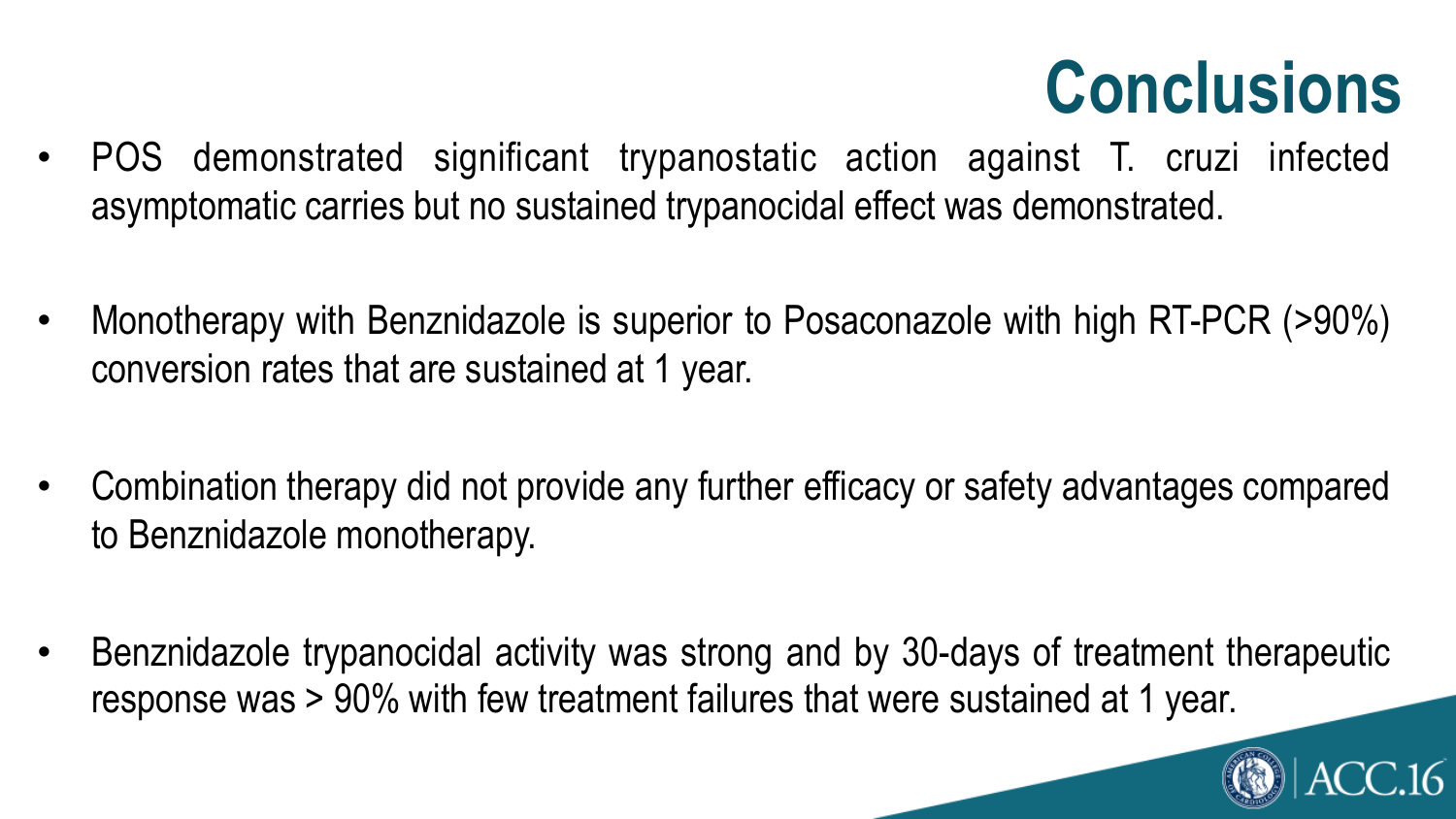## **Conclusions**

• Permanent Benznidazole discontinuation was high (32%).

• These findings suggest that shorter treatment durations i.e. 30-days should be assessed and lower Benznidazole doses tested possibly in combination with newer trypanocidal agents.

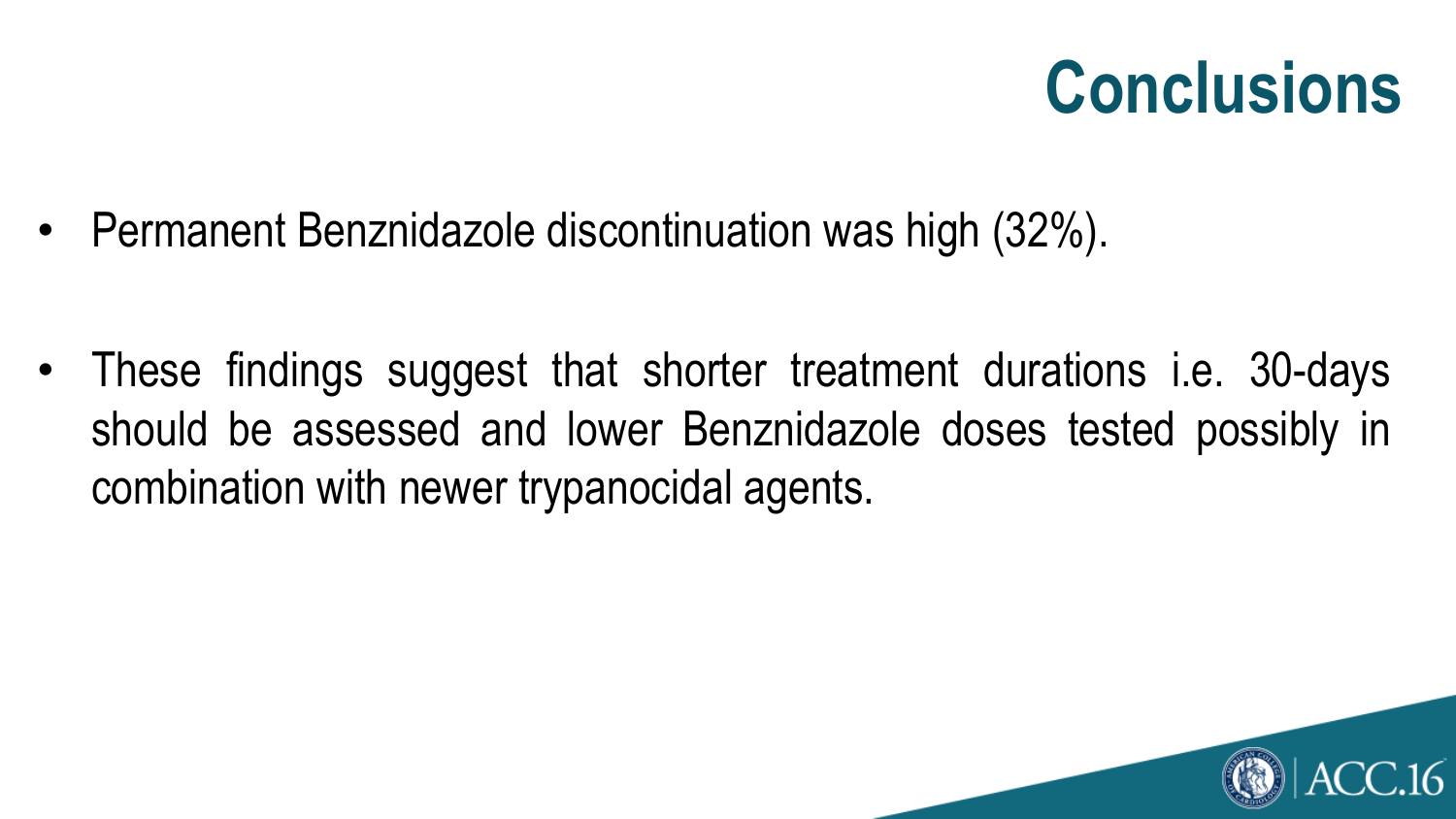# **Acknowledgements**

#### **Steering Committee:**

• Carlos Morillo (PI), Sergio Sosa-Estani, Hattie Waskin, Brandi Meeks, Salim Yusuf.

#### **Data Monitoring Committee**

• Rafael Diaz (Chair), Robin Roberts, Harry Acquatella, Mahmoud Traina, Julio Lazzari.

#### **Coordinating Centre: Population Health Research Institute, McMaster University/ Hamilton Health Sciences, Hamilton, Canada**

• Brandi Meeks (Program Manager), Laura R. Bonilla (Coordinator), Peggy Gao (Statistician), Amanda Taylor, Iris Holadyk-Gris, Lindsey Whalen.